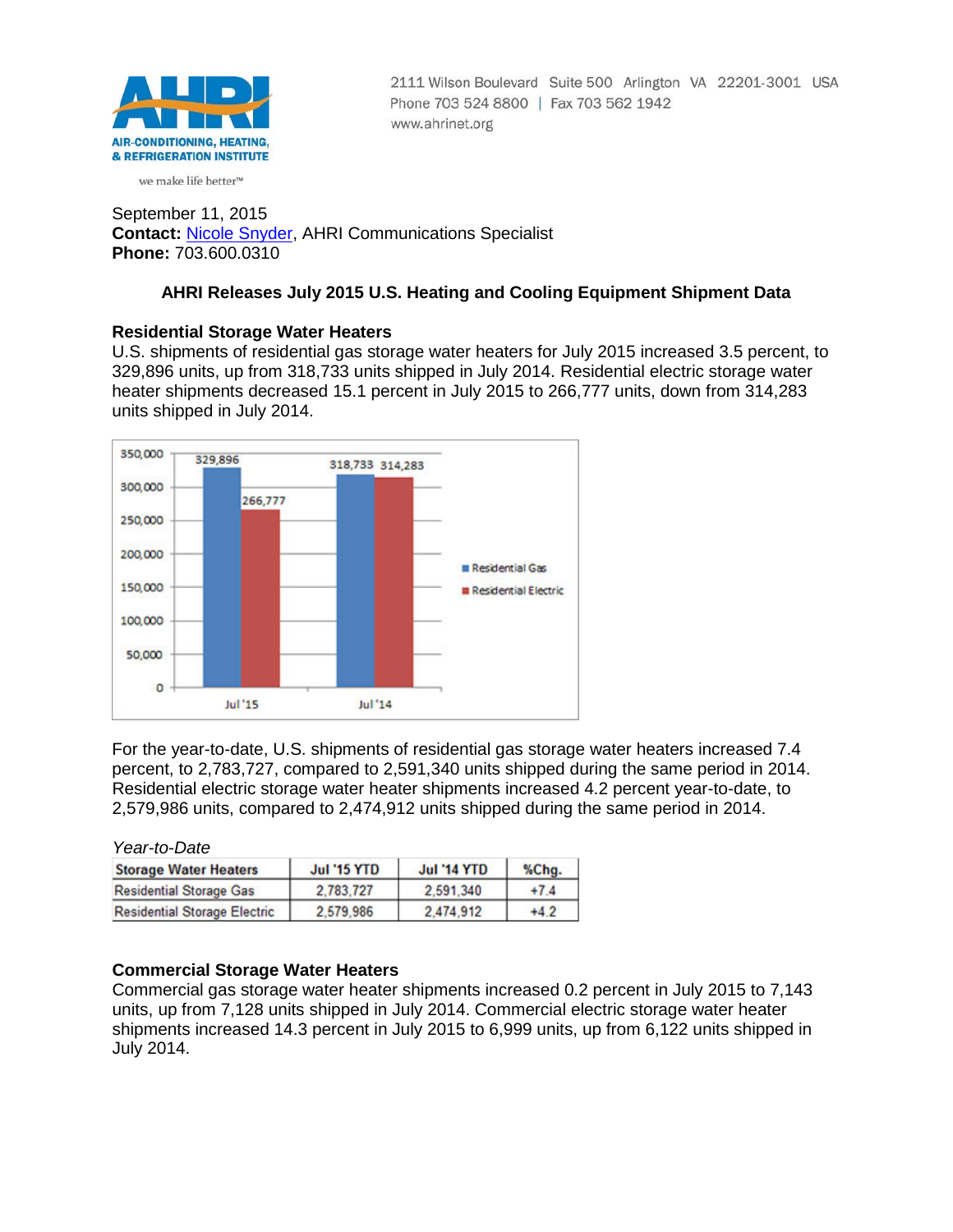

Year-to-date U.S. shipments of commercial gas storage water heaters increased 5.7 percent, to 60,071 units, compared with 56,841 units shipped during the same period in 2014. Year-to-date commercial electric storage water heater shipments increased 13.3 percent to 49,732 units, up from 43,901 units shipped during the same period in 2014.

| Year-to-Date                       |            |            |         |
|------------------------------------|------------|------------|---------|
| <b>Storage Water Heaters</b>       | Jul'15 YTD | Jul'14 YTD | %Chg.   |
| <b>Commercial Storage Gas</b>      | 60.071     | 56.841     | $+5.7$  |
| <b>Commercial Storage Electric</b> | 49.732     | 43.901     | $+13.3$ |

### **Warm Air Furnaces**

U.S. shipments of gas warm air furnaces for July 2015 increased 13.1 percent to 221,563 units, up from 195,905 units shipped in July 2014. Oil warm air furnace shipments decreased 0.3 percent to 1,899 units in July 2015, down from 1,905 units shipped in July 2014.

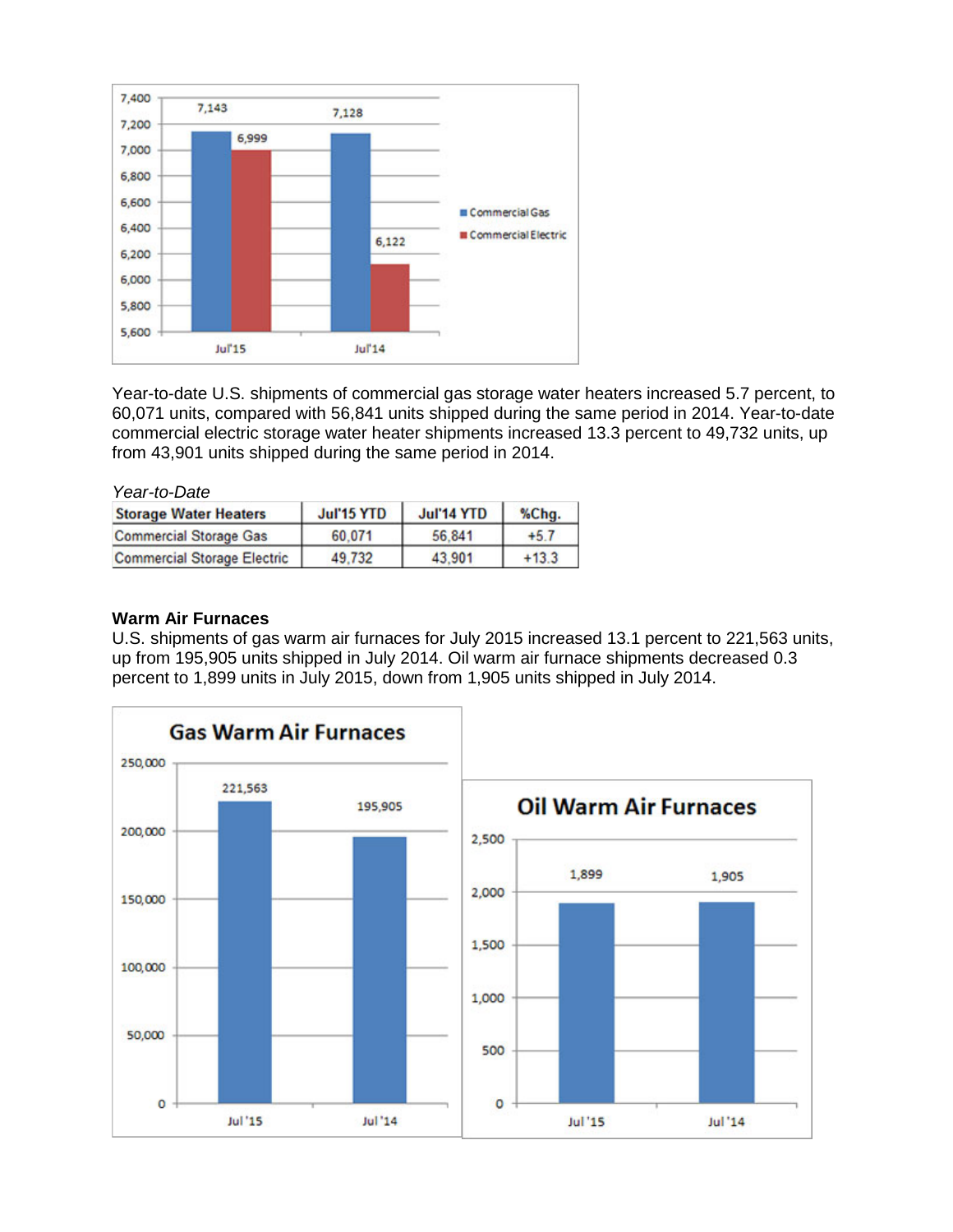Year-to-date U.S. shipments of gas warm air furnaces increased 1.2 percent to 1,442,979 units, compared with 1,426,426 units shipped during the same period in 2014. Year-to-date U.S. shipments of oil warm air furnaces increased 12.4 percent to 16,007, compared with 14,237 units shipped during the same period in 2014.

#### *Year-to-Date*

|                              | <b>Jul '15 YTD</b> | <b>Jul '14 YTD</b> | % Chg.  |  |
|------------------------------|--------------------|--------------------|---------|--|
| <b>Gas Warm Air Furnaces</b> | 1.442.979          | 1.426.426          | $+1.2$  |  |
| <b>Oil Warm Air Furnaces</b> | 16,007             | 14.237             | $+12.4$ |  |

### **Central Air Conditioners and Air-Source Heat Pumps**

U.S. shipments of central air conditioners and air-source heat pumps totaled 726,607 units in July 2015, up 2.3 percent from 710,279 units shipped in July 2014. U.S. shipments of air conditioners increased 4.8 percent to 506,914 units, up from 483,850 units shipped in July 2014. U.S. shipments of air-source heat pumps decreased 3.0 percent to 219,693 units, down from 226,429 units shipped in July 2014.



Year-to-date combined shipments of central air conditioners and air-source heat pumps increased 2.3 percent, to 4,647,076 units, up from 4,541,415 units shipped in July 2014. Yearto-date shipments of central air conditioners increased 2.6 percent to 3,095,315 units, up from 3,016,398 units shipped during the same period in 2014. The year-to-date total for heat pump shipments increased 1.8 percent to 1,551,761 units, up from 1,525,017 units shipped during the same period in 2014.

*Year-to-Date*

|                               | <b>Jul '15 YTD</b> | <b>Jul '14 YTD</b> | % Chg. |
|-------------------------------|--------------------|--------------------|--------|
| Air Conditioners & Heat Pumps | 4.647.076          | 4.541.415          | $+2.3$ |
| <b>Air Conditioners Only</b>  | 3,095,315          | 3,016,398          | $+2.6$ |
| <b>Heat Pumps Only</b>        | 1,551,761          | 1.525.017          | $+1.8$ |